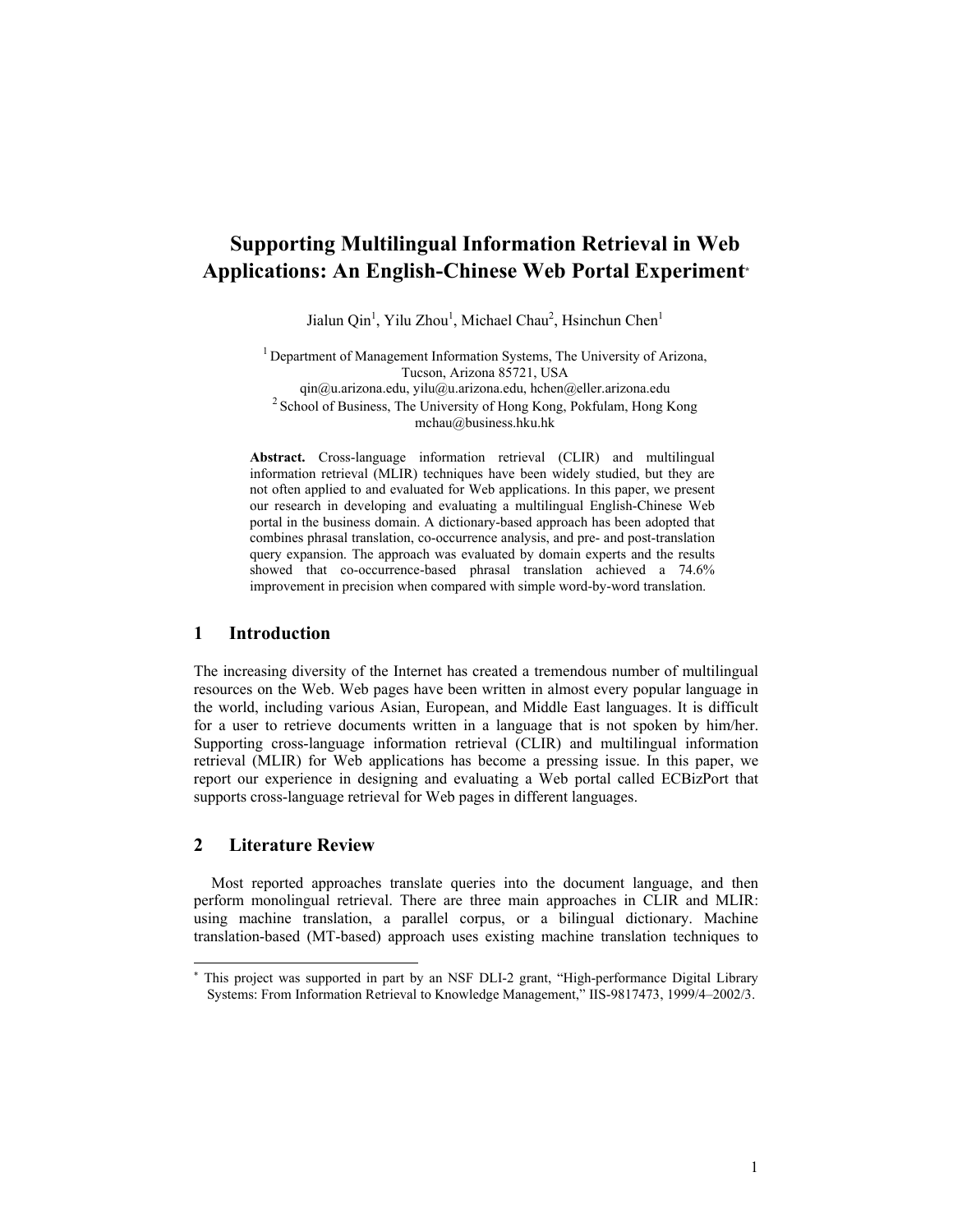provide automatic translation of queries. The MT-based approach is simple to apply, but the output quality of MT is still not very satisfying, especially for western and oriental language pairs. A corpus-based approach analyzes large document collections (parallel or comparable corpus) to construct a statistical translation model. Although the approach is promising, the performance relied largely on the quality of the corpus. Also, parallel corpus is very difficult to obtain, especially for western and oriental language pairs. In a dictionary-based approach, queries are translated by looking up terms in a bilingual dictionary and using some or all of the translated terms. This is the most popular approach because of its simplicity and the wide availability of machine-readable dictionaries.

By using simple dictionary translations without addressing the problem of translation ambiguity, the effectiveness of CLIR can be 60% lower than that of monolingual retrieval [3]. Various techniques have been proposed to reduce the ambiguity and errors introduced during query translation. Among these techniques, phrasal translation, co-occurrence analysis, and query expansion are the most popular. Phrasal translation techniques are often used to identify multi-word concepts in the query and translate them as phrases [3, 6]. Co-occurrence statistics help select the best translation(s) among all translation candidates by assuming that the correct translations of query terms tend to co-occur more frequently than the incorrect translations do in documents written in the target language [3, 5, 8, 11]. Query expansion assumes that additional terms that are related to the primary concepts in the query are likely to be relevant, and by adding these terms to the query, the impact of incorrect terms generated during the translation can be reduced [1].

Most research discussed has focused on the study of technologies that improve retrieval precision on standard TREC collections rather than real-world, interactive Web retrieval applications. Only a few Web-based CLIR and MLIR systems exist, such as Keizai [9], Arabvista, and MULINEX [4]. However, no evaluation data was available for most of these systems, leaving their effectiveness uncertain.

### **3 Proposed Approach and System Prototype**

To support multilingual retrieval on the Web, we apply an integrated set of CLIR and MLIR techniques in the Web environment and propose an architectural design for multilingual information retrieval on the Web. Our architecture consists of five major components: Web Spider, Pre-translation Query Expansion, Query Translation, Posttranslation Query Expansion, and Document Retrieval. The Web Spider component is responsible for building our document collections for the Web portal. These documents are not only the information resources provided to users, but also a comparable corpus that can be used for translation disambiguation and query expansion. The Pre-translation Query Expansion component takes a search query and sends it to the local document collection to perform a search. To achieve higher efficiency, our approach followed the local feedback method [2]. The Query Translation component is responsible for translating search queries in the source language into the target language. The Posttranslation Query Expansion component expands the query in the target language in a way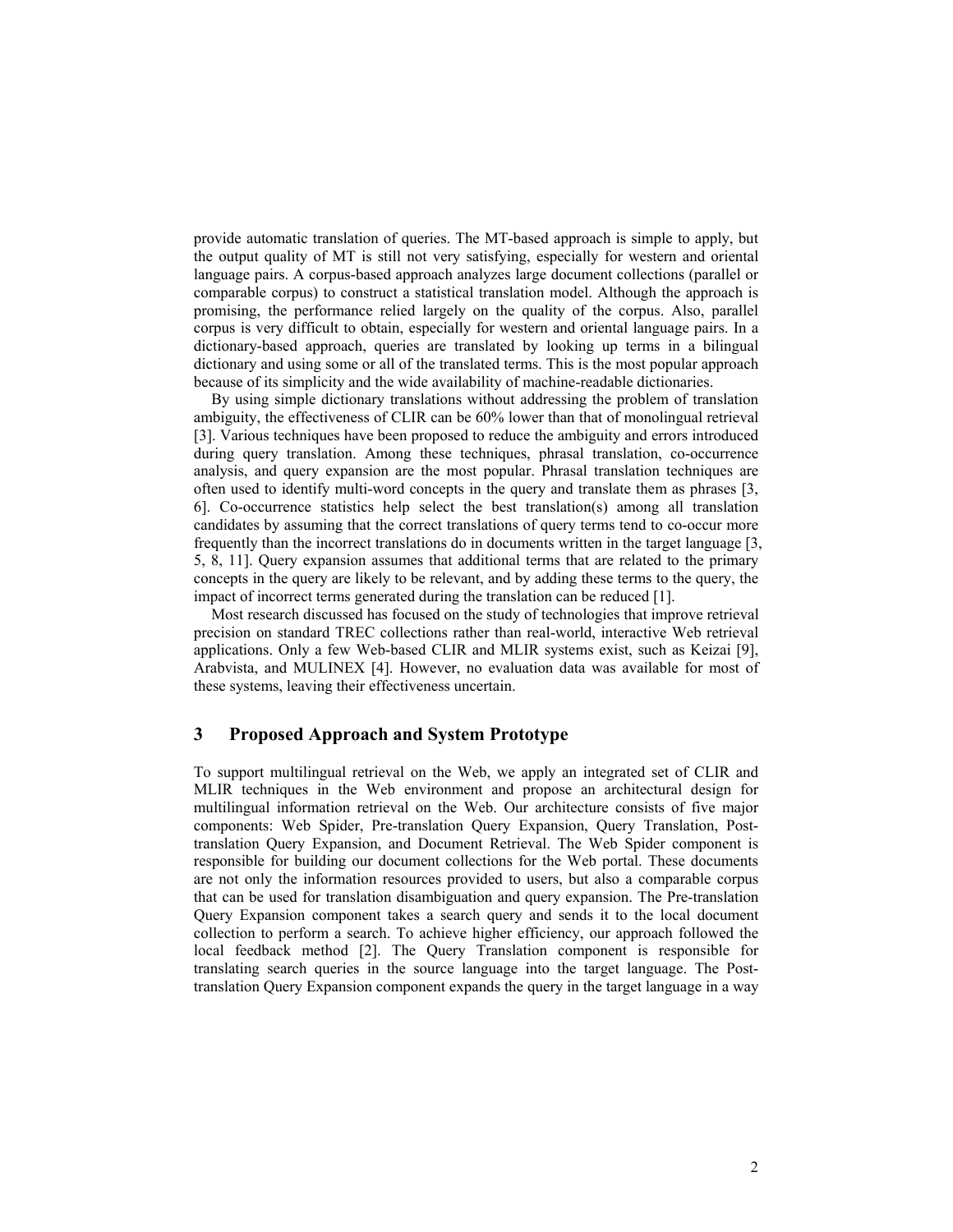similar to Pre-translation expansion. Finally, the Document Retrieval component takes the query in the target language and retrieving the relevant documents from the text collection.

Based on the architecture, we implemented ECBizPort, an English-Chinese Web portal for business intelligence in the information technology (IT) domain. The AI Lab SpidersRUs toolkit (http://ai.bpa.arizona.edu/spidersrus/) is used to build the English and Chinese collections for the Web portal. Each collection consists of about 100,000 IT business Web pages. Query term translations are performed using the LDC (Linguistic Data Consortium) English-Chinese bilingual wordlists as our dictionaries. Phrasal translations [7] and co-occurrence analysis were also implemented.

We built our own lexicon for the IT business domain in both English and Chinese in order to support query expansion using the Arizona Noun Phraser [12] and the Mutual Information technique [10]. The extracted terms were used as the lexicons for both preand post-translation query expansion. The last component, Document Retrieval, was supported by the AI Lab SpidersRUs toolkit.

#### **4 System Evaluation**

An experiment was designed and conducted to evaluate the performance of our system. Basically, we followed the standard TREC evaluation process in our experiment design. However, because there was no established relevance judgment available for precision and recall calculation, we recruited human judges to determine the relevance of each document. Three business school graduate students, fluent in both English and Chinese, served as the experts. They identified seven Chinese queries of interest in the business IT domain and translated these queries into English as the base queries. The original Chinese queries were used to get monolingual retrieval results. Such monolingual retrieval represents the performance of traditional information retrieval. The English base queries were used to get cross-lingual runs based on five settings: word-by-word translation, phrasal translation with co-occurrence analysis, phrasal translation with co-occurrence analysis and pre-translation expansion, phrasal translation with co-occurrence analysis and post-translation expansion, and phrasal translation with co-occurrence analysis and both pre- and post-translation expansion.

The results were compared with two standard benchmark settings: (1) monolingual retrieval (the best-case scenario), and (2) word-by-word translation (the worst-case scenario). In general, the results are encouraging. All methods except word-by-word translation achieved over 70% of the performance of the monolingual system.

We also observed that all four methods based on phrasal translation and/or query expansions perform significantly better than word-by-word translation, the baseline translation method. Phrasal and co-occurrence disambiguation performed much better than word-by-word translation, achieving a 74.6% improvement. However, pre-translation and post-translation expansion did not greatly improve the performance.